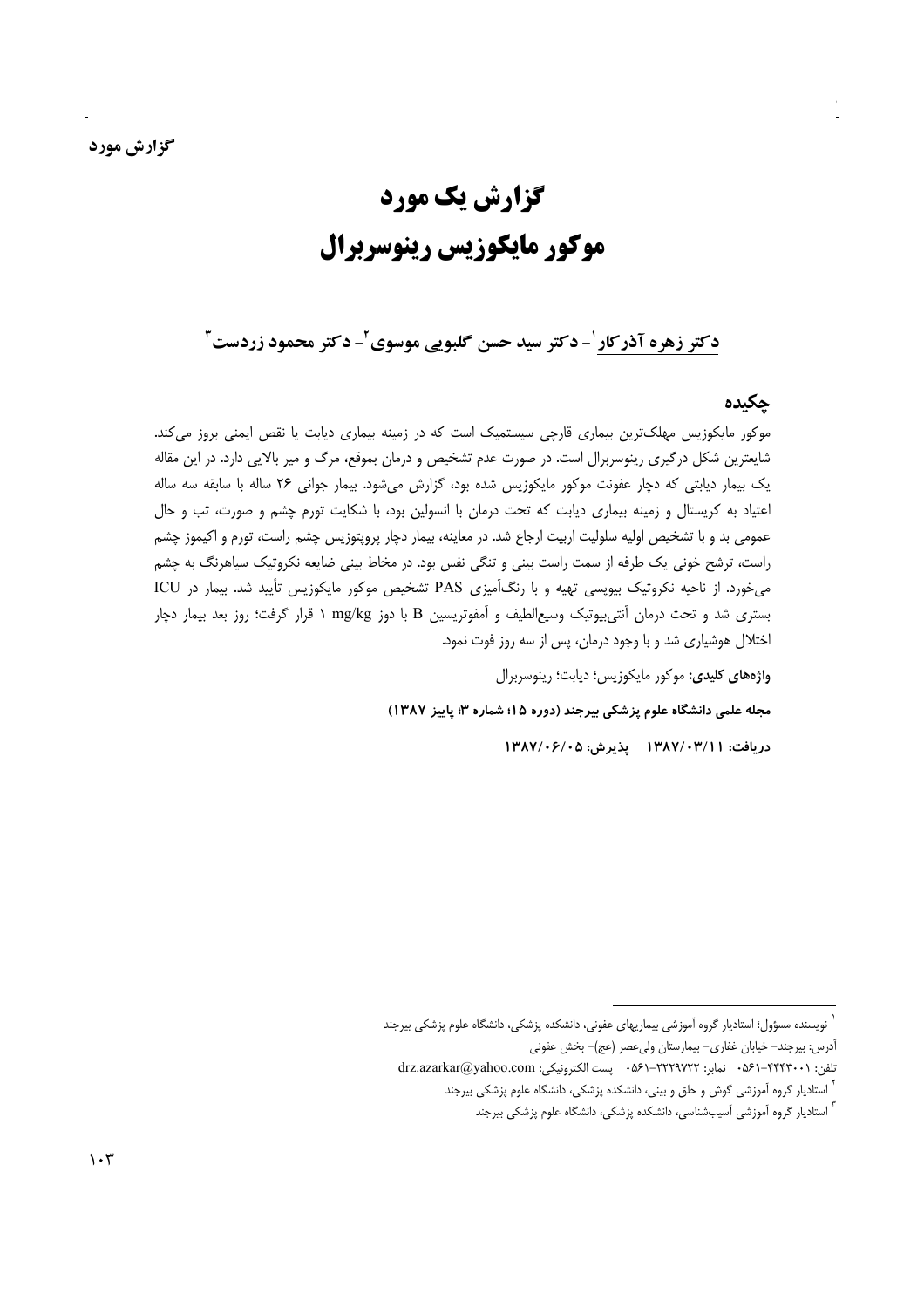مقدمه

موکور مایکوزیس یک عفونت قارچی مهاجم، غیرشایع و بسرعت پیشرونده است که در صورت عدم تشخیص و درمان بموقع باعث مرگ و میر بالایی میشود. این بیماری در بیشتر موارد در زمینه کتواسیدوز دیابتی بروز می *ک*ند. سایر حالات نقص ایمنی و مصرف داروهای تضعیفکننده سیستم ایمنی نیز از عوامل اصلی زمینهساز این بیماری میباشند (۱−۵).

بیماری از بینی و سینوس های اتموئید شروع شده و بسرعت به اربیت و سیستم اعصاب مرکزی (CNS) گسترش می یابد. اشکال مختلف بالینی موکور مایکوزیس عبارتند از رینوسربرال، ریوی، گوارشی، منتشر، جلدی. شایعترین شکل درگیری رینوسربرال (۱).

اولین علامت، درگیری بینی به صورت بزرگ شدن توربینتها و انسداد بینی است. با پیشرفت بیماری ایجاد ایسکمی و ترومبوز، نکروز توربینتها و ترشحات خونی از بینی ایجاد می شود. با پیشرفت بیماری به سمت مرحله تهاجمي علائمي مثل يتوزيس، سلوليت اربيت، افتالمويلژي، درگیری عصب سه قلوو زوج ۷ ایجاد می شود (۲).

تشخيص بر اساس ظنّ باليني قوى، علائم باليني و وجود بیماری زمینهای میباشد. تشخیص قطعی بیماری از طریق بیویسی بافت مبتلا انجام میشود. درمان صحیح شامل اصلاح اختلال متابولیک و درمان طبّی است. با وجود درمان با آمفوتریسین و دبریدمان جراحی، مرگ و میر در این بیماران



## شرح مورد

بیمار جوانی ٢۶ ساله، معتاد به کریستال با سابقه سه ساله دیابت که تحت درمان با انسولین بود، به دلیل تورم ناحیه راست صورت و چشم که با درد و اریتم همراه بود، ارجاع و با تشخیص اولیه سلولیت پری اربیتال بستری گردید.

بیمار بدحال و توکسیک بود. از سرفه، تنگی نفس نیز شكايت داشت. در معاينه ديسترس تنفسي، كموزيس، پرويتوزيس، محدوديت حركات چشمي راست، فلج فاسيال همان طرف وجود داشت. ترشح خونی از بینی و ضایعه نکروتیک در مخاط بینی مشهود بود.

در آزمایشات لوکوسیتوز، نوتروسیتوز و افزایش ESR مشاهده شد. در ABG به عمل آمده اسیدوز نداشت. از کشت ترشحات بيني سودوموناي مقاوم به بيشتر أنتي بيوتيکها به دست آمد. در س تي اسکن درگيري پکطرفه سينوس ها، اربیت و CNS مشهود بود (شکل ۱ و ۲). در گرافی ریه درگیری دو طرفه ریه دیده شد (شکل ۳). بیوپسی از ناحیه نکروتیک انجام شد که جواب بیویسی موکور مایکوزیس را تأييد كرد (شكل ۴). بيمار در ICU بسترى شد و تحت درمان 1 أنتي بيوتيك وسيع الطيف و آمفوتريسين B با دوز mg/kg ١ قرار گرفت. روز بعد بیمار دچار اختلال هوشیاری شد و با وجود درمان، پس از سه روز فوت نمود.



شکل ۱- سیتی اسکن آکسیال بینی و سینوس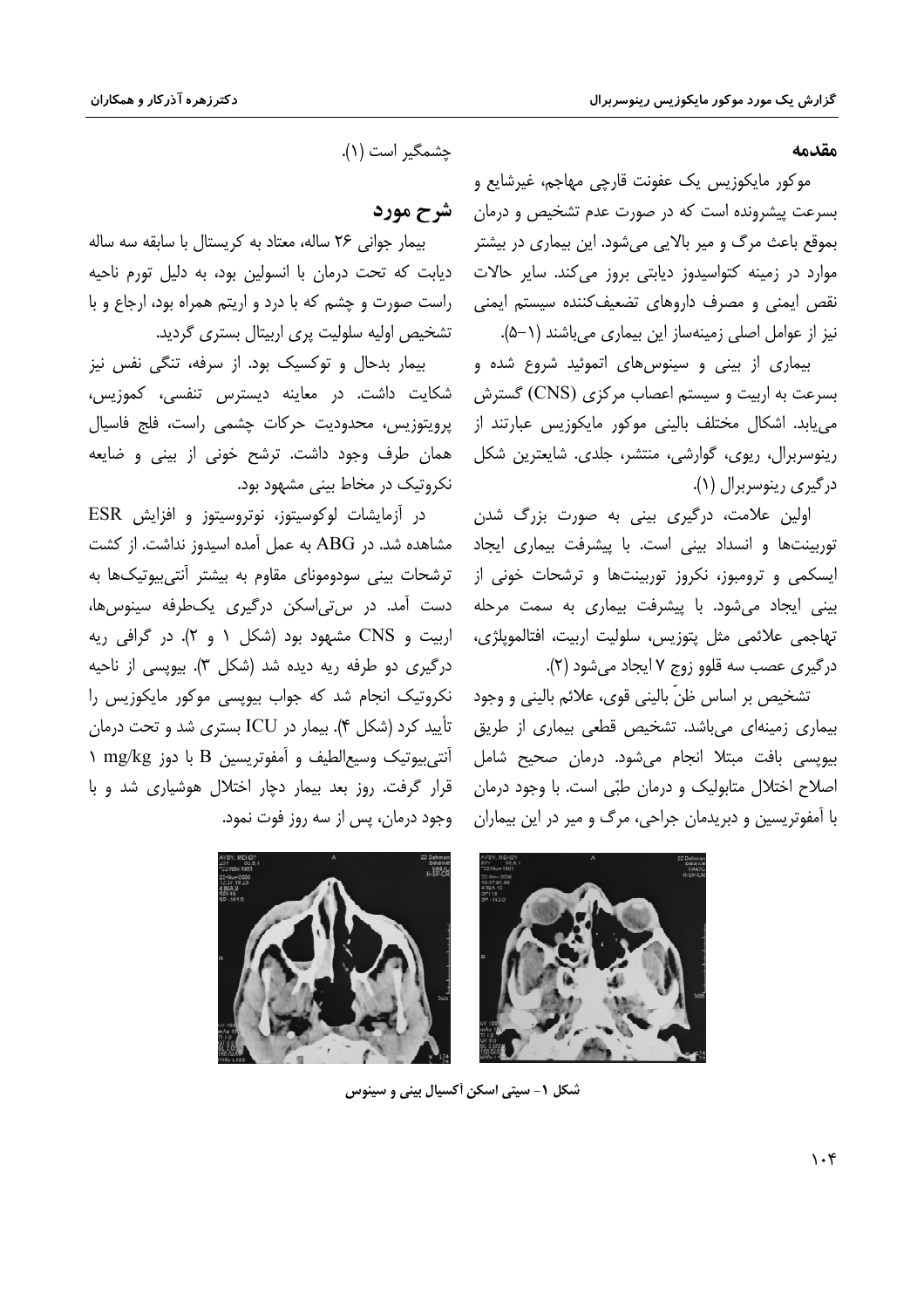

شکل ۲- سی تی اسکن اکسپال مغز



شکل ۳- گرافی ریه بیمار با درگیری دوطرفه

ىحث

موکور مایکوزیس عفونت ناشی از قارچهای خانواده موکوراسه میباشد. این قارچ با وجود این که در سراسر جهان شیوع فراوانی دارد و استنشاق آنها تجربه همه روزه میباشد، به علت پتانسیل بیماریزایی کم، بندرت در انسان باعث بیماری میشود (۶).

دیابت، تروما، نقص ایمنی و دریافت داروهای ایمنوساپرسیو به دنبال پیوند زمینهساز اصلی این عفونت فرصت طلب است. سایر عوامل خطرساز عبارتند از: ایدز، مصرف دفروکسامین، سپتی سمی، اورمی، اعتیاد تزریقی و سوختگے ،



شکل ٤- پاتولوژي بافت نکروتيک بيني رنگآمیزی شده باPAS

این بیماری در صورت عدم تشخیص و درمان بموقع باعث مرگ و میر بالایی می شود. (٧،٣،٢).

به نظر میرسد این عفونت از بینی شروع شده و از طریق سینوس های اتموئید پس از خوردگی لامینا پاییراسه به اربیت گسترش می یابد؛ سیس عفونت از آیکس اربیت به سینوس كاورنو به مغز راه مى يابد (٨،١)؛ اما برخى تحقيقات نشان داده که موکور پس از ورود به بینی، فضای پتریگوپالاتن را درگیر کرده و سپس بسرعت به بخش رتروگلوبال اربیت گسترش یافته و علائم چشمی را ایجاد می کند. نسج نرم صورت، کام و فضای اینفراتمپورال نیر ممکن است به طور ثانوی درگیر شود  $\cdot$ (۲)

گرچه شایعترین فرم موکور مایکوزیس نوع رینوسربرال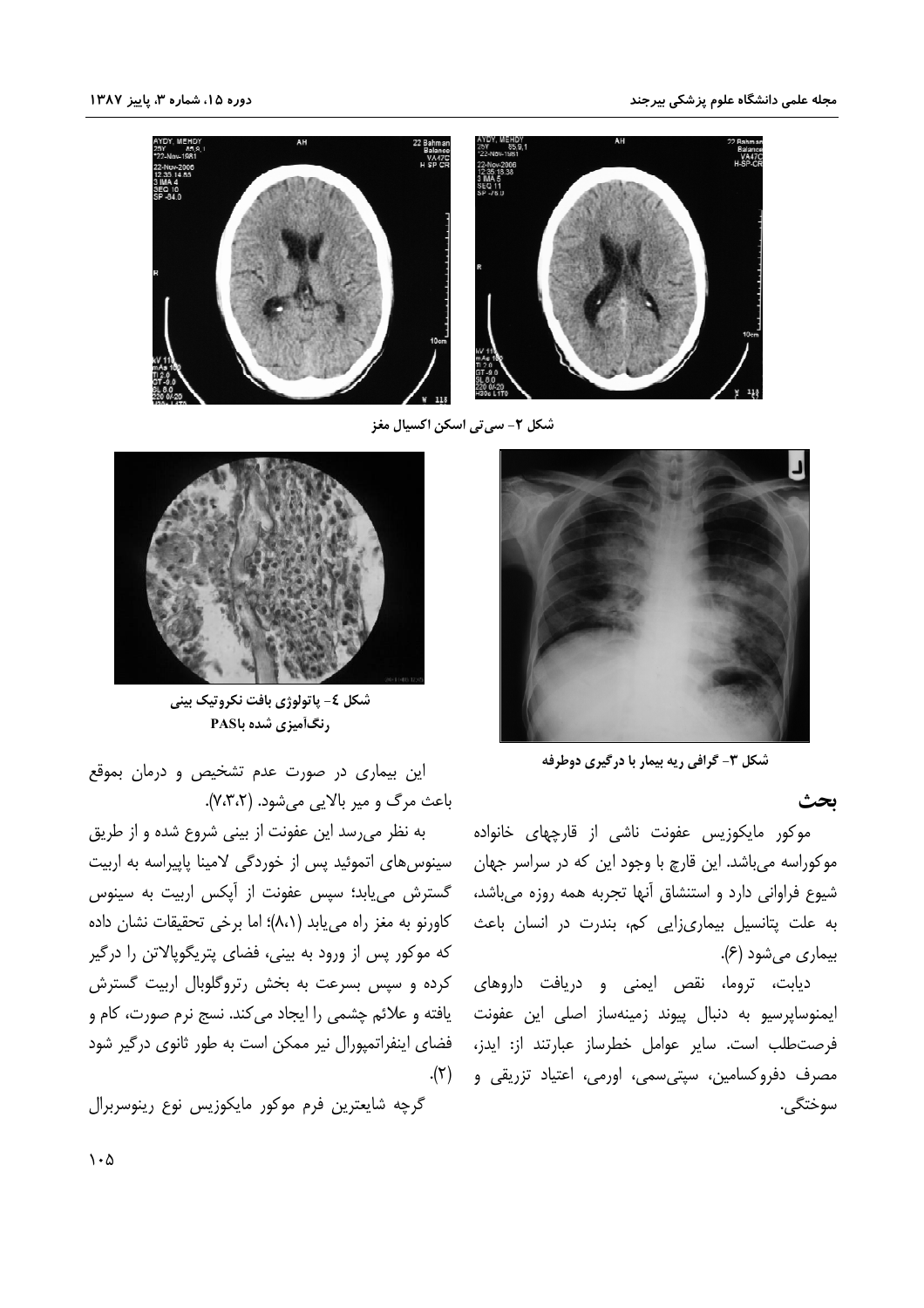مي باشد ولي درگيري جلدي، ريوي، گوارشي، انواع متفرقه آن مانند آندوکاردیت، پریکاردیت، آبسه مغزی، پریتونیت، آندوفتالمیت، آرتریت، مبوزیت (بخصوص در مبتلایان به ایدز) پیلونفریت و سیستیت نیز گزارش شده است(۲-۵، ۱۰،۹).

گرچه بیمار حاضر نیز مبتلا به فرم رینوسربرال بود اما شواهدی از درگیری مغزی، ریوی نیز در بررسی بیمار مشاهده شد. در فرم رینوسربرال بیماری معمولاً با درد، تورم، حساسیت ناحیه گونه یا صورت بروز مینماید که چنین علائمی در بیمار مورد بحث دیده شد؛ همچنین ضایعات نکروتیک در مخاط بينى بيمار نيز ديده شد.

با پیشرفت بیماری درگیری مغزی و علائمی همچون سردرد، اختلال هوشیاری و عوارضی مثل درگیری اعصاب جمجمه، ترومبوز سینوس کاورنو و ترومبوز شریان کاروتید ممکن است رخ دهد (۱۱) که در بیمار مورد مطالعه نیز چنین حادثه ای اتفاق افتاد و منجر به مرگ وی شد.

درگیری اربیت و آندوفتالمیت نیز ممکن است رخ دهد که سی تی اسکن انجام شده در بیمار این درگیری را نشان می داد (شكل ١).

درگیری ریوی ناشی از موکور مایکوزیس در بیمارانی که شديداً نقص ايمني دارند و نوترويتيک مي،باشند، ديده مي شود. به غیر از تب، سرفه، تنگی نفس معمولاً علامت دیگری وجود ندارد. با پیشرفت نکروز هموپتیزی ایجاد میشود. گرافی ریه انفیلتراسیون با کاویته را نشان می دهد اما شایعترین یافته در رادیوگرافی کانسولیدیشن (۶۶٪) می باشد. بیماری با درگیری یک طرفه ریه شروع میشود و با پیشرفت بیماری بسرعت دوطرفه می گردد. درگیری ریوی موکور مایکوزیس در بیمار دیابتی شدّت کمتری دارد و نسبت به بیماران نوتروییک بیشتر تحت حاد شروع مي شود (١).

در بیمار گزارش شده، علائم بالینی به نفع درگیری ریوی وجود داشت و گرافی ریه نیز درگیری را نشان داد (شکل ۲) اما اثبات این که درگیری ریوی ناشی از موکور مایکوزیس بوده و یا به دلیل سیتی سمی سودوموناس ایجاد شده است،

مشکل میباشد. متأسفانه در موارد منتشر نیز اغلب کشت خون منفي است؛ البته براي درگيري ريوي لاواژ برونكوآلوئلار یا بیویسی به کمک برونکوسکوپ ممکن است مفید باشد (۱). مفیدترین تست تشخیصی، بیوپسی بافت مبتلا و رنگآمیزی با \*PAS می باشد (۱).

در مجموع برخورد با بیماران موکور مایکوزیس شامل درمان طبّی، جراحی و برطرف کردن عامل زمینهساز (اصلاح هيپر گليسمي، اسيدوز، كاهش دوز ايمنوساپرسيو) ميباشد (۴).

آمفوتریسین مؤثرترین داروی شناخته شده برای موکورمایکوزیس میباشد که با دوز ۱∕۵mg/kg ا−۱ آغاز می شود. طول مدت و دوز کلی دارو به عوامل مختلفی از جمله بروز عوارض جانبي (تحمل بيمار)، عملكرد كليوى و ییشرفت بیماری بستگی دارد. در بسیاری از موارد ممکن است به دلیل عدم ریشه کن شدن کامل قارچ یا احتمال زیاد عود بیماری، دورهای از درمان سرکوب کننده را با دوز کمتر یا روز در میان ادامه داد (۳). اکسیژن ترایی در درصد کمی از بیماران مفيد بوده است (١).

پیش آگهی بیماری به دو عامل مهم بستگی دارد: تشخیص سریع و بهبود بیماری زمینهای. با تشخیص و درمان همه جانبه و سریع میزان بقای بیماران ۵۰٪ می باشد (۱).

پیش آگھی بیماران ما به دلیل مراجعه دیرتر پایین تر مے باشد (۵،۳).

در بیمار مورد بحث به دلیل مراجعه دیر، با وجود تشخیص و درمان سریع، به علت پیشرفت سریع بیماری و درگیری CNS بیمار فوت کرد.

به هرحال در بیماران دیابتی یا نقص ایمنی با دیدن علائمی مثل سینوزیت، باید موکور مایکوزیس در نظر گرفته شود و هر چه سریعتر اقدامات تشخیصی و درمانی آغاز شود.

نتىجەگىرى

بهترين روش مقابله با عفونتهاى اين قارچ، انجام

\* Periodic Acid Schiff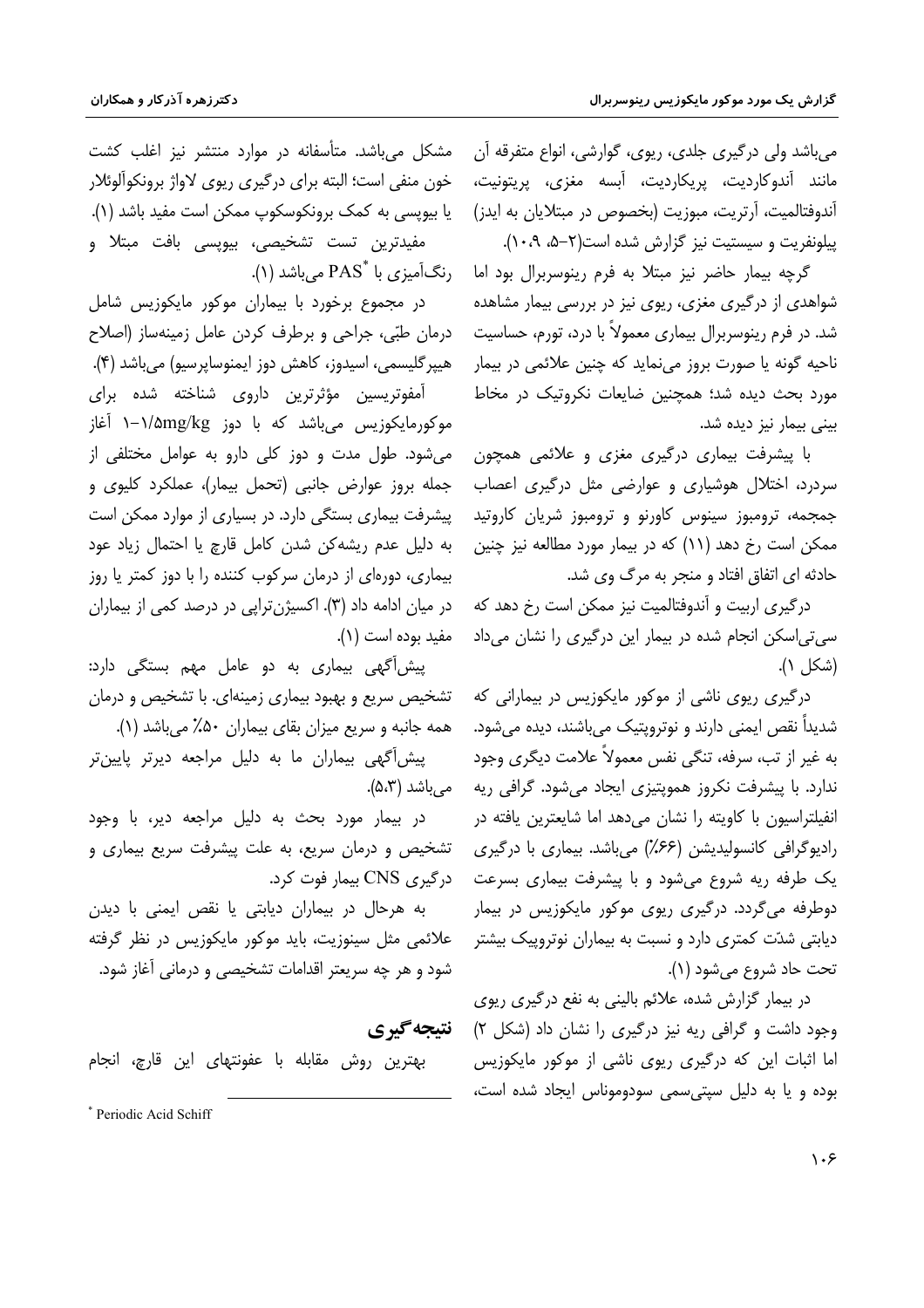از همکاری پزشکان محترم آقایان دکتر سید عباس حسینی راد و دکتر محمد دهقانی سیاسگزاری می شود.

**پ**یشگیری از طریق استفاده کمتر و بهجا از داروهای **تقدیر وتشکر** سرکوبکننده ایمنی، کنترل دقیق بیماریهای زمینهای (مثل دیابت)، پرهیز از مواجهه این بیماران با گیاهان، میوهها*ی* فاسد و استفاده از فیلتراسیون مناسب در بیمارستان می باشد.

## منا**بع:**

1- Mandell G, Bennet J, Dolin R. Principles and practice of infectious disease. St.Louis: Churchill Livingstone; 2005; 2973-2980.

2- Sadr Hosseini SM, Saedi B. Petergopalatine fossa: s key area in rhinocerebral mucormycosis extension. J Tehran Faculty Med. 2003; 61 (6): 466-474. [Persian]

3- Nateghian AR, Karimi A. Report of 6 cases with rhinocerebral Mucormycosis. Feyz, Kashan Univ Med Sci Health Services. 2004; 30 (8): 88-96. [Persian]

4- Javadi M, Daneshi A, Poosti SB, Mohammadi Sh. Rhinocerebral Mucormycosis, report on three cases at Hazrat Rasol Akram Hospital. J Mazandaran Univ Med Sci. 2002; 12 (36): 78-83. [Persian]

5- Raziei SMB. Rhinocerebral Mucormycosis: Report of cases. Iranian J Otorhinolaryngol.1998; 22 (10): 35-38. [Persian]

6- Galleta SL, Wule AF, Goldberg HI, Nichols CW, Glaser JS. Rinocereberal mucormycosis: mamagment and survival after carotid occluslon. Ann Neural. 1990; 28 (1): 103-107.

7- Ferguson AD. Rinocerebral Mucormycosis acquired after course of prednisone therapy. JAM Osteopath Assoc. 2007; 107 (11): 491-493.

8- Auluck A. Maxillary necrosis by mucormycosis. a case report and literature review. Med Oral Patol Oral Cir Bucal. 2007; 12 (5): 360-364.

9- Bernhard L. Zygomycosis. in: Feigin's textbook of pediatric infectious diseases. 5th ed. Philadelphia: Saunders; 1998; 2354-2360.

10- Carrillo-Esper R, Elizondo-Argueta S, Vicuna-Gonzalez RM, Gonzalez-Trueba EF. Isolated renal mucormicosis. Gac Med Mex. 2006; 142 (6): 511-514.

11- Yeung CK, Cheng VC, Lie AK, Yuen KY. Invasive disease due to mucorales: a case report and review of literature. Hong Kong Med J. 2001; 7 (2): 180-190.